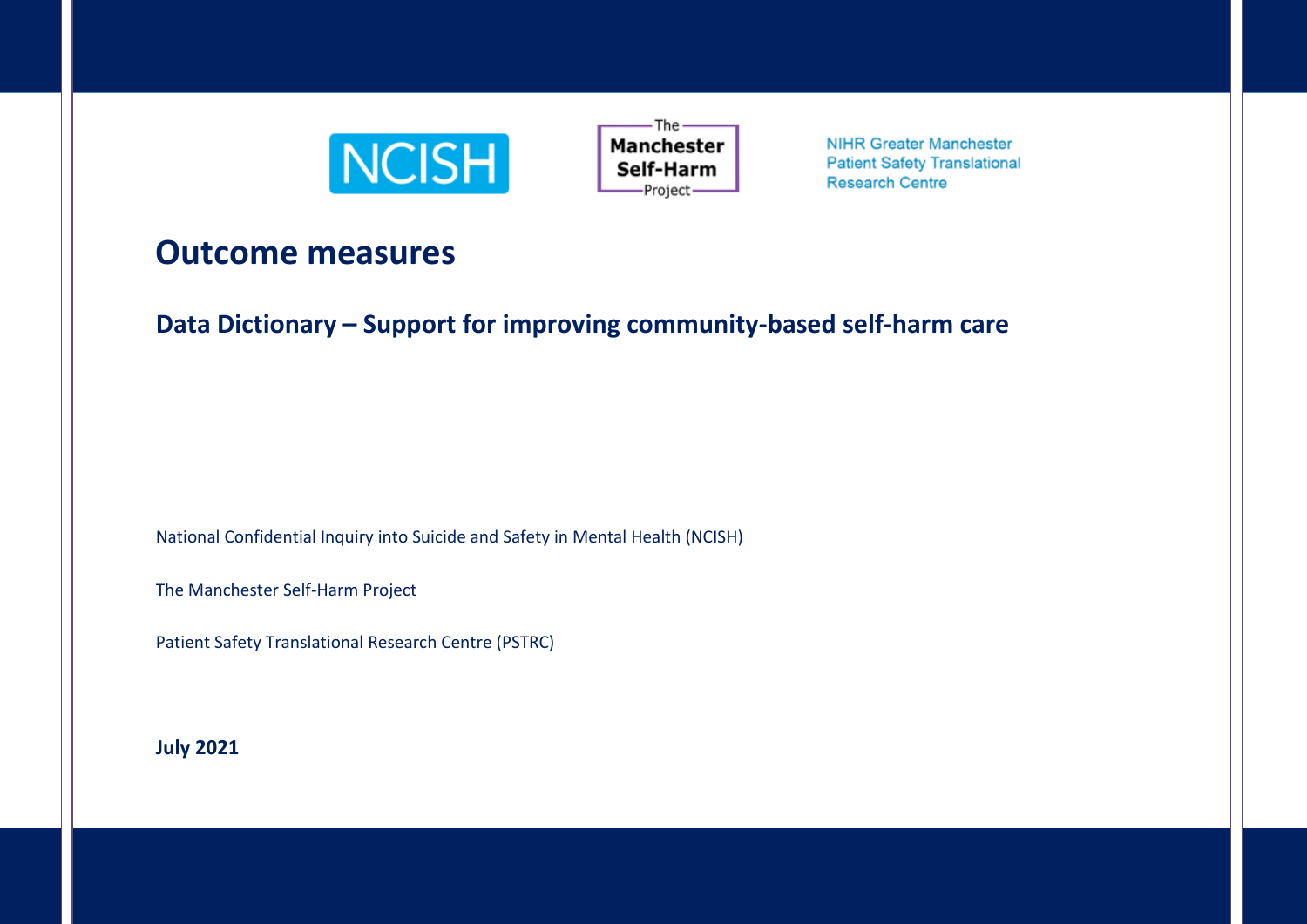#### **INTRODUCTION**

# **About this data dictionary**

- > This data dictionary has been derived from the National Confidential Inquiry into Suicide and Safety in Mental Health's (NCISH) review of outcome measures from 12 early implementer (EI) sites selected to develop community-based self-harm plans. The purpose of the review was to ensure that the outcome measures were appropriately defined to show change over time following the implementation of interventions.
- > The purpose of the dictionary is to provide a selection of process measures that areas in the future, and those not in the EI programme, can choose from to measure change.
- > We suggest there are a number of elements to the gathering of information that will help to measure change, to consider when choosing outcome measures:
	- (i) Is there robust baseline data, against which the change can be measured?
	- (ii) What data could be used to measure or evaluate the impact of the intervention?
- (iii) Is the data of sufficient quality to robustly measure change (i.e. how were the data collected and by who, how complete is the data, was data collection standardised or mandatory, were there any inclusion/exclusion criteria)?
- $>$  The data dictionary is divided into three sections (i) high-level measures; (ii) mid-level measures, and (iii) process measures. High and mid-level measures should be used consistently by all areas in measuring change, but the process measures selected will vary according to local focus.
- > This resource has been developed by the National Confidential Inquiry into Suicide and Safety in Mental Health (NCISH), the Manchester Self-Harm Project and the Patient Safety Translational Research Centre (PSTRC).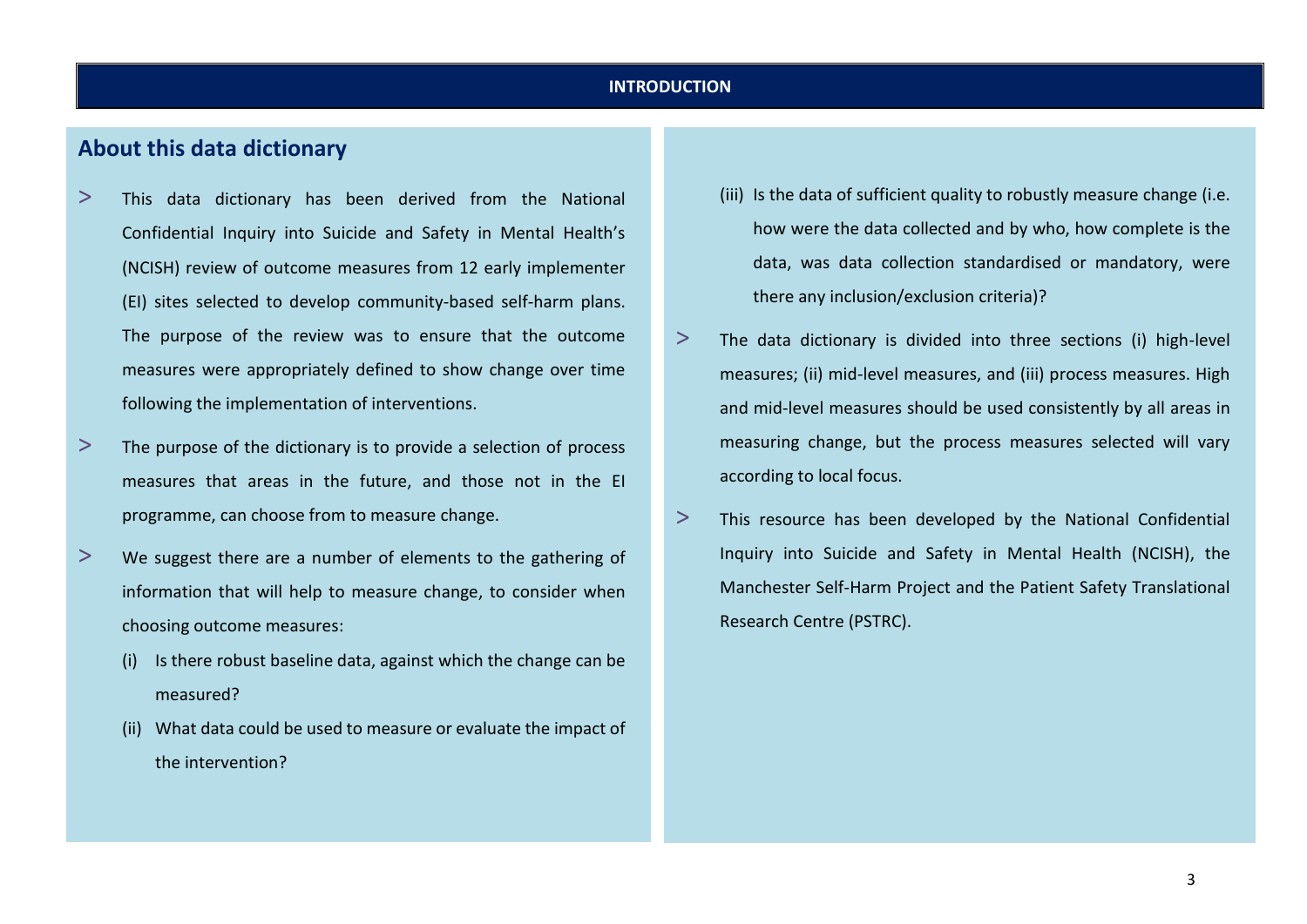## **HIGH LEVEL MEASURES**

| <b>SUICIDE DATA</b>                                   |                                                                                                   |                                                    |                                                                                                                                             |  |
|-------------------------------------------------------|---------------------------------------------------------------------------------------------------|----------------------------------------------------|---------------------------------------------------------------------------------------------------------------------------------------------|--|
| <b>Description</b>                                    | <b>Denominator (if applicable)</b>                                                                | <b>Baseline (if applicable)</b>                    | <b>Additional comments</b>                                                                                                                  |  |
| Suicide rate in the general<br>population             | <b>Office for National Statistics (ONS)</b><br>mid-year population estimates (age<br>10 and over) | Baseline data collected prior to<br>implementation | Denominator data to be taken from Estimates of<br>the population for the UK, England and Wales,<br><b>Scotland and Northern Ireland</b>     |  |
| Suicide rate in patients of mental<br>health services | Patient activity obtained from NHS<br>Digital (England)                                           | Baseline data collected prior to<br>implementation | NCISH measures contact as within 12 months of<br>death. Denominator data to be taken from NHS<br>Digital Mental Health Bulletin             |  |
| Suicide in in-patients (rates and<br>numbers)         | Patient activity obtained from NHS<br>Digital (England)                                           | Baseline data collected prior to<br>implementation | NCISH measurement of in-patent suicide includes<br>patients on authorised and unauthorised leave.<br>See above for link to denominator data |  |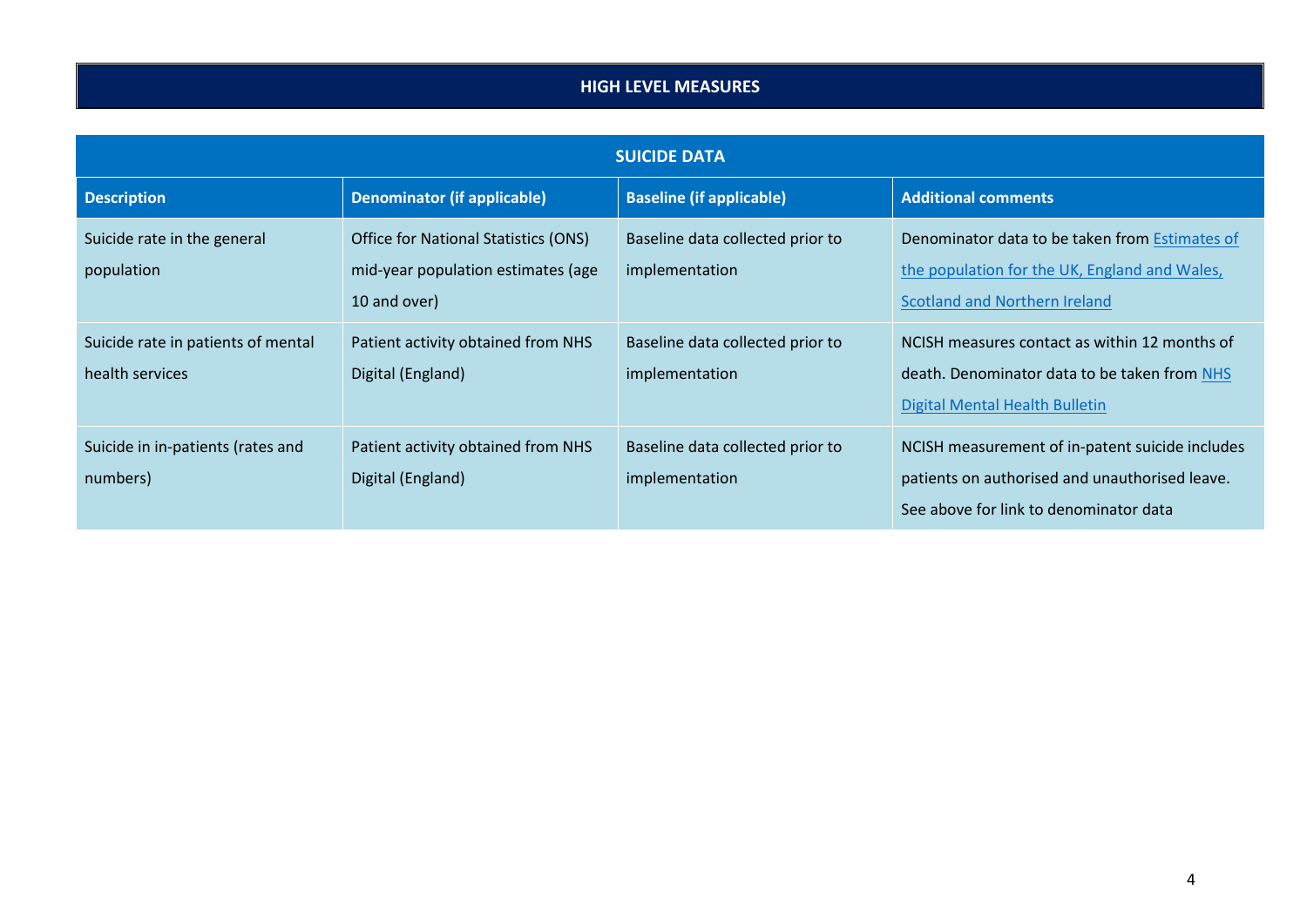| <b>SELF-HARM DATA</b>                          |                                                                                                   |                                                    |                                                                                                                                                                                                                 |
|------------------------------------------------|---------------------------------------------------------------------------------------------------|----------------------------------------------------|-----------------------------------------------------------------------------------------------------------------------------------------------------------------------------------------------------------------|
| <b>Description</b>                             | <b>Denominator (if applicable)</b>                                                                | <b>Baseline (if applicable)</b>                    | <b>Additional comments</b>                                                                                                                                                                                      |
| Rate of hospital presentations of<br>self-harm | <b>Office for National Statistics (ONS)</b><br>mid-year population estimates (age<br>10 and over) | Baseline data collected prior to<br>implementation | Local data to be taken from Emergency<br>Departments and General Hospitals. Denominator<br>data to be taken from Estimates of the population<br>for the UK, England and Wales, Scotland and<br>Northern Ireland |
| Rate of self-harm admissions                   | <b>Office for National Statistics (ONS)</b><br>mid-year population estimates (age<br>10 and over) | Baseline data collected prior to<br>implementation | Data to be taken from Hospital Episode Statistics.<br>NB: there are caveats with using this data:<br>https://bmjopen.bmj.com/content/6/2/e009749.<br>See above for link to denominator data                     |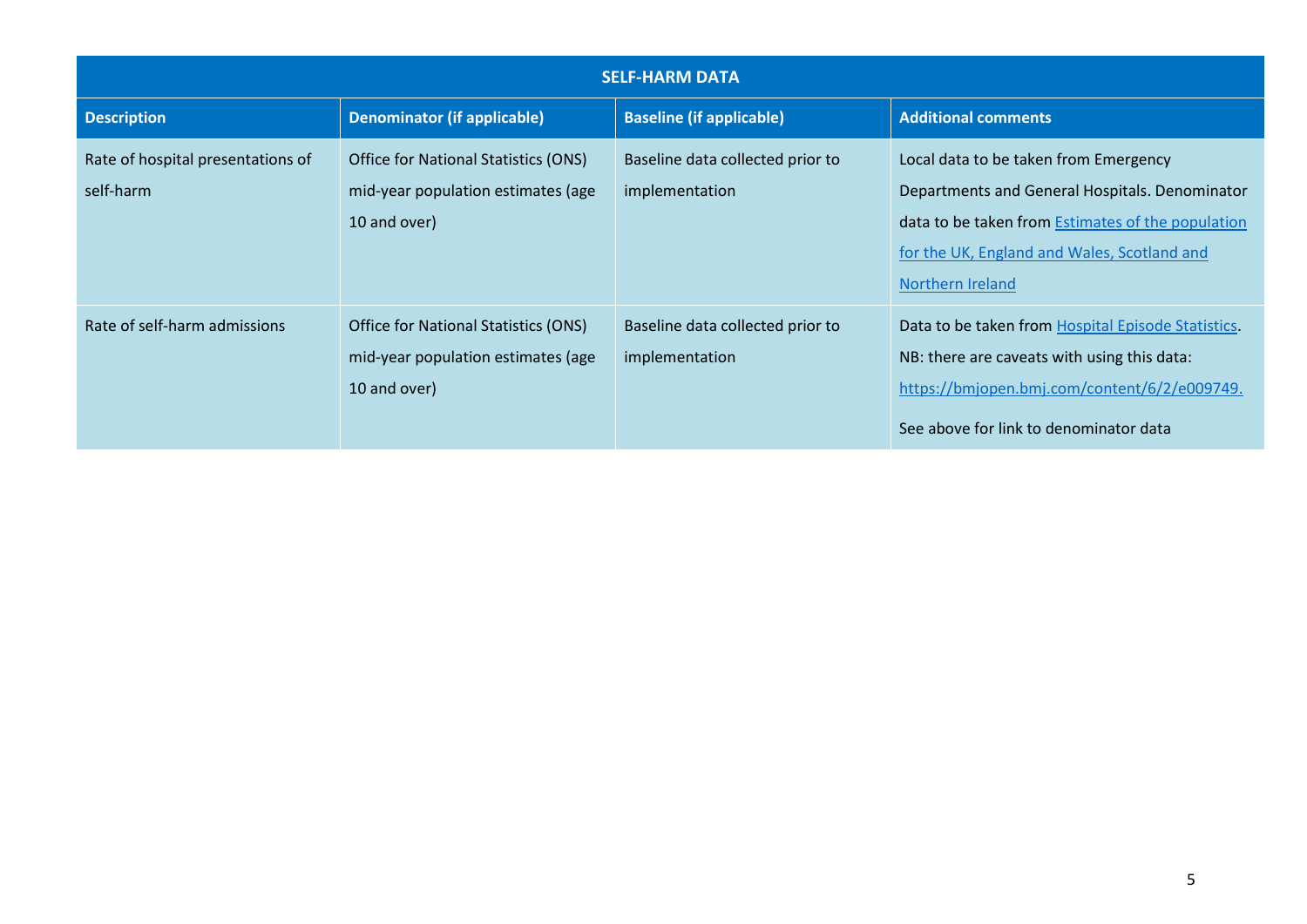#### **MID-LEVEL MEASURES**

| <b>Description</b>                                                | Denominator (if applicable)                            | <b>Baseline (if applicable)</b>                    | <b>Additional comments</b>                               |
|-------------------------------------------------------------------|--------------------------------------------------------|----------------------------------------------------|----------------------------------------------------------|
| Proportion of suicide serious<br>incidents                        | All serious incidents within mental<br>health services | Baseline data collected prior to<br>implementation | Include the ratio of serious to non-serious<br>incidents |
| Overall implementation of the<br>NCISH 10 ways to a safer service |                                                        |                                                    | Download of PDF toolkit<br>Download of word toolkit      |
| Overall implementation of NICE<br>Quality Standard for Self-Harm  |                                                        |                                                    | Download of PDF toolkit<br>Download of word toolkit      |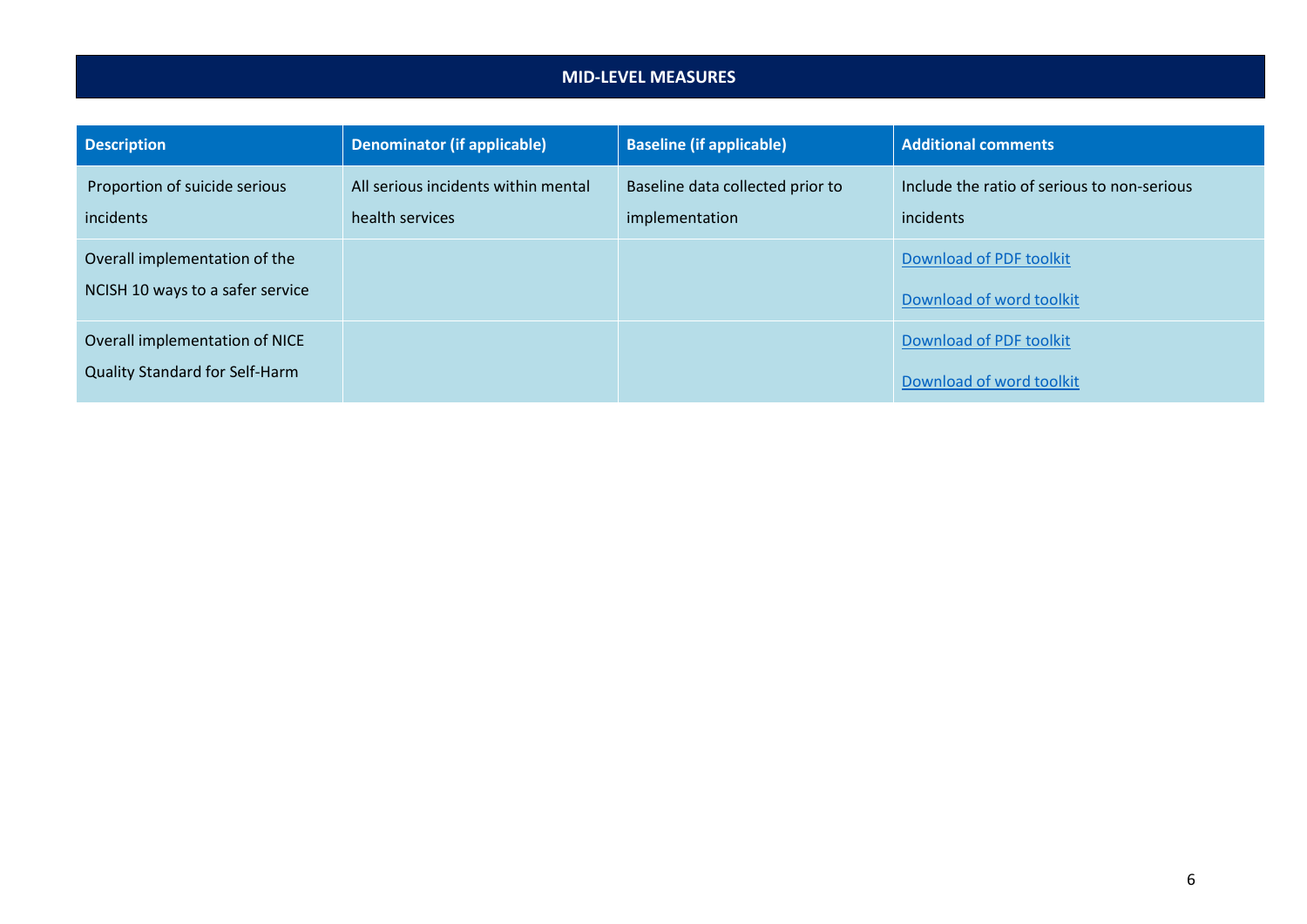### **PROCESS MEASURES**

| <b>PEER SUPPORT GROUP</b>                                                |                                                           |                                                                                                                                           |                                                                                                                                                                                                                                                                                         |  |
|--------------------------------------------------------------------------|-----------------------------------------------------------|-------------------------------------------------------------------------------------------------------------------------------------------|-----------------------------------------------------------------------------------------------------------------------------------------------------------------------------------------------------------------------------------------------------------------------------------------|--|
| <b>Description</b>                                                       | <b>Denominator (if applicable)</b>                        | <b>Baseline (if applicable)</b>                                                                                                           | <b>Additional comments</b>                                                                                                                                                                                                                                                              |  |
| Number of patients recruited for peer<br>support group on a weekly basis | Number of patients eligible for<br>the peer support group | Zero (if no pathway previously in<br>place) or baseline data to be<br>collected prior to implementation                                   | This could be different to the number of referrals and<br>could be used to calculate uptake                                                                                                                                                                                             |  |
| Number of patients who engage with<br>peer support group                 |                                                           | Zero (if no pathway previously in<br>place) or baseline data to be<br>collected prior to implementation                                   | It is useful to measure engagement as some patients<br>likely to disengage, this will measure actual uptake.<br>You could measure the number of people who attend<br>the first session, the number of drop outs at each<br>point, and the number who complete all scheduled<br>sessions |  |
| Feedback from those attending peer<br>support group                      |                                                           | To be measured (i) prior to<br>attendance, (ii) after attendance,<br>and (iii) at further follow-up or if<br>signposted to other services | Incorporate questions that measure well-being, level<br>of suicidal ideation, perception of mental health at<br>initial and repeat attendances. Include co-created<br>free-text questions for additional patient experience<br>data                                                     |  |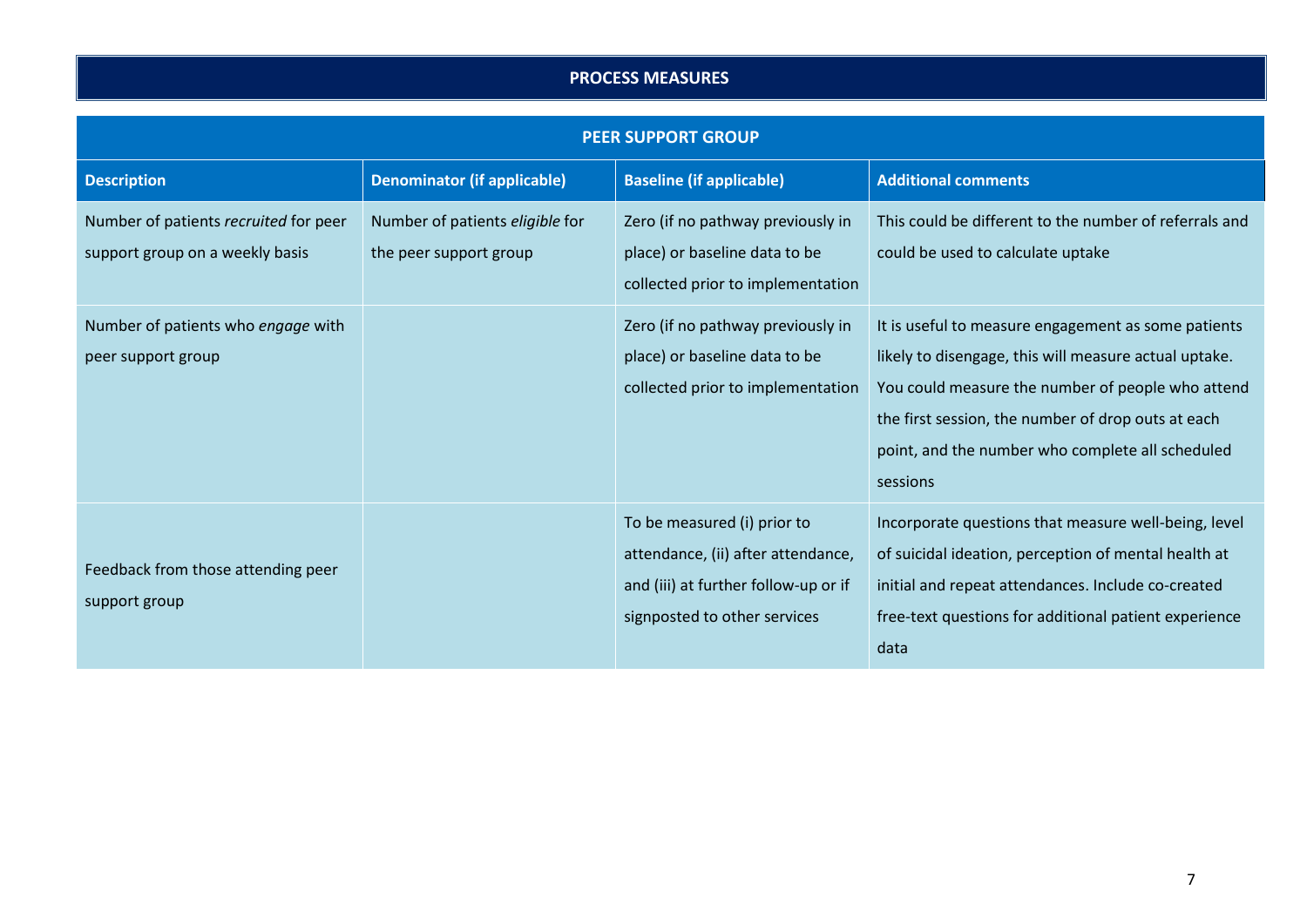| RESOURCE (e.g. Website, app, booklet)                                                                                         |                                    |                                                                                            |                                                                                                                           |  |  |
|-------------------------------------------------------------------------------------------------------------------------------|------------------------------------|--------------------------------------------------------------------------------------------|---------------------------------------------------------------------------------------------------------------------------|--|--|
| Digital offer (website, app)                                                                                                  |                                    |                                                                                            |                                                                                                                           |  |  |
| <b>Descriptions</b>                                                                                                           | <b>Denominator (if applicable)</b> | <b>Baseline (if applicable)</b>                                                            | <b>Additional comments</b>                                                                                                |  |  |
| Number of clicks through from the<br>app/website to partner or other<br>support websites (i.e. local services,<br>local MIND) |                                    |                                                                                            | Count unique users only, if possible                                                                                      |  |  |
| Number of visits to the [Trust]<br>resource pages in the app/website                                                          |                                    | Zero (if a new webpage) or<br>baseline data to be collected<br>prior to implementation     | Count unique users only, if possible                                                                                      |  |  |
| Number and proportion of people<br>signposted to other services following<br>use of the app/website                           |                                    |                                                                                            |                                                                                                                           |  |  |
| Number of downloads of the app in<br>local area (evidence of user<br>involvement)                                             |                                    | Zero (if a new app) or baseline<br>data to be collected prior to<br>implementation         |                                                                                                                           |  |  |
| Number of clicks through to support<br>pages/resource material in the<br>app/website                                          |                                    | Zero (if a new app/webpage) or<br>baseline data to be collected<br>prior to implementation |                                                                                                                           |  |  |
| Feedback from users                                                                                                           |                                    |                                                                                            | This may be embedded in the app/website. A short<br>survey with the option of some free text questions<br>could be useful |  |  |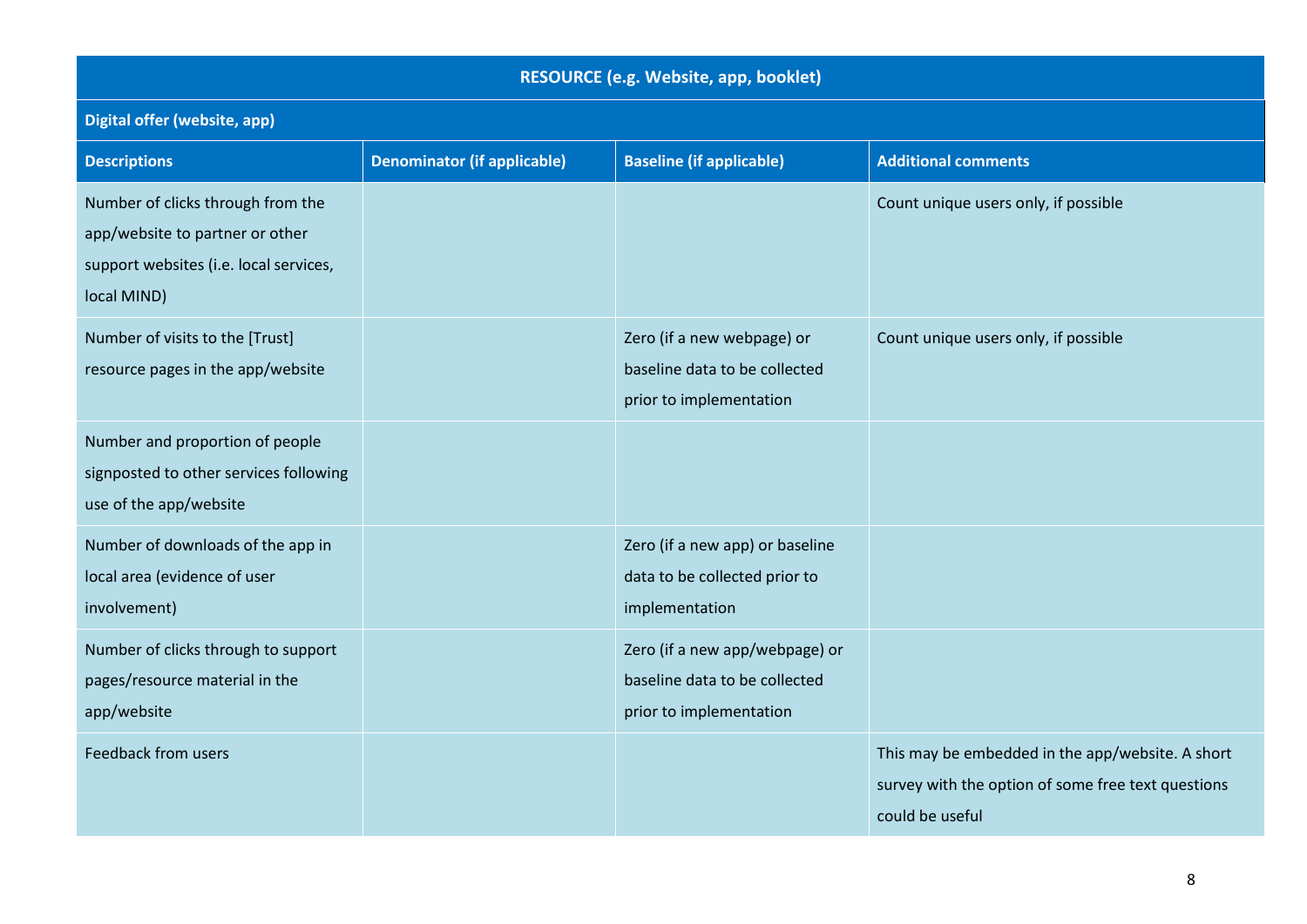| Media engagement                                                         |                                    | Zero or baseline data to be<br>collected prior to implementation | You can measure retweets, shares, views and<br>engagement statistics                                                                     |
|--------------------------------------------------------------------------|------------------------------------|------------------------------------------------------------------|------------------------------------------------------------------------------------------------------------------------------------------|
| Number of clicks through QR code to a<br>website                         |                                    | Zero or baseline data to be<br>collected prior to implementation |                                                                                                                                          |
| Paper offer (booklet, poster)                                            |                                    |                                                                  |                                                                                                                                          |
| <b>Descriptions</b>                                                      | <b>Denominator (if applicable)</b> | <b>Baseline (if applicable)</b>                                  | <b>Additional comments</b>                                                                                                               |
| Number of booklets distributed                                           |                                    | Zero or baseline data to be<br>collected prior to implementation |                                                                                                                                          |
| Number of booklets distributed to<br>health services or community groups |                                    |                                                                  | Include number of networks (i.e. GP surgeries,<br>pharmacies, community centres, schools/colleges)<br>these materials are distributed to |
| Social media engagement with the<br>booklet                              |                                    |                                                                  | If available online, you can measure retweets, shares,<br>views, engagement statistics, and number of<br>downloads                       |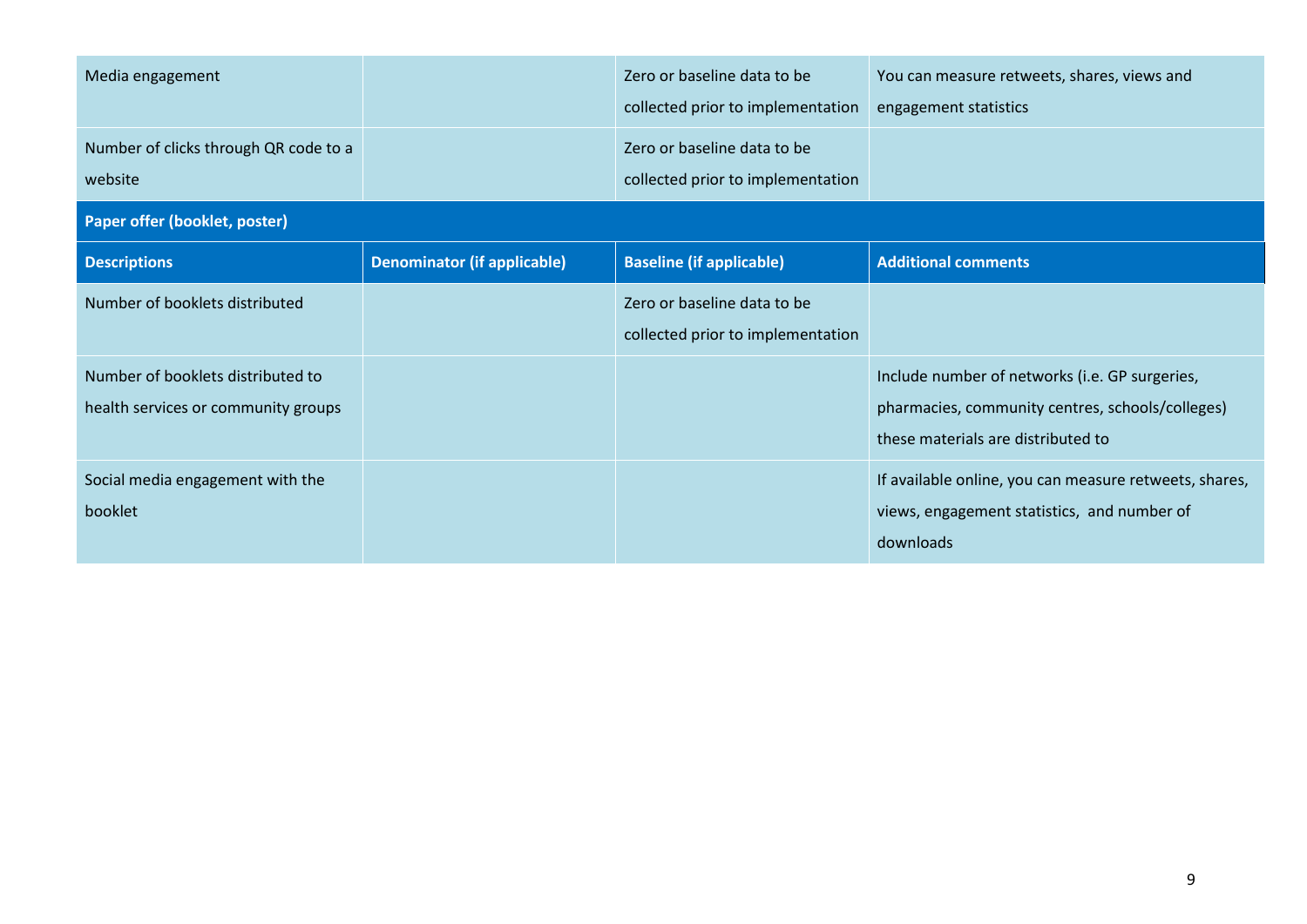| LIAISON PSYCHIATRIC PATHWAYS FOR SELF-HARM (e.g. brief therapy/intervention)                 |                                                                                             |                                                                                                                         |                                                                                                                                  |
|----------------------------------------------------------------------------------------------|---------------------------------------------------------------------------------------------|-------------------------------------------------------------------------------------------------------------------------|----------------------------------------------------------------------------------------------------------------------------------|
| <b>Description</b>                                                                           | <b>Denominator (if applicable)</b>                                                          | <b>Baseline (if applicable)</b>                                                                                         | <b>Additional comments</b>                                                                                                       |
| Number of individual attendances for<br>self-harm                                            | This is the denominator for the<br>proportion of people who re-<br>attend A&E for self-harm |                                                                                                                         | NB: data on self-harm should be distinguishable by<br>attendances and people (as some individuals will<br>attend frequently)     |
| Number and proportion of people<br>who re-attend for self-harm                               | See above                                                                                   | Baseline data to be collected<br>prior to implementation                                                                |                                                                                                                                  |
| Standardised outcomes for the brief<br>intervention                                          |                                                                                             | To be measured before and after<br>receiving the brief<br>intervention/therapy                                          | E.g. CORE10, QOL: EQ-5D-5L, BSS                                                                                                  |
| Number and proportion of patients<br>offered/referred for brief<br>intervention/therapy      | Number of patients eligible for<br>intervention/therapy                                     | Zero (if no intervention pathway<br>previously in place) or baseline<br>data to be collected prior to<br>implementation |                                                                                                                                  |
| Number and proportion of patients<br>who attend brief intervention/therapy                   | Number of patients eligible for<br>intervention/therapy                                     | Zero (if no intervention pathway<br>previously in place) or baseline<br>data to be collected prior to<br>implementation | This is different from the number who actually take up<br>the offer and attend therapy, and could be used to<br>calculate uptake |
| Number of days (waiting time)<br>between the referral date and the first<br>attended session |                                                                                             | Zero (if no intervention pathway<br>previously in place) or baseline<br>data to be collected prior to<br>implementation |                                                                                                                                  |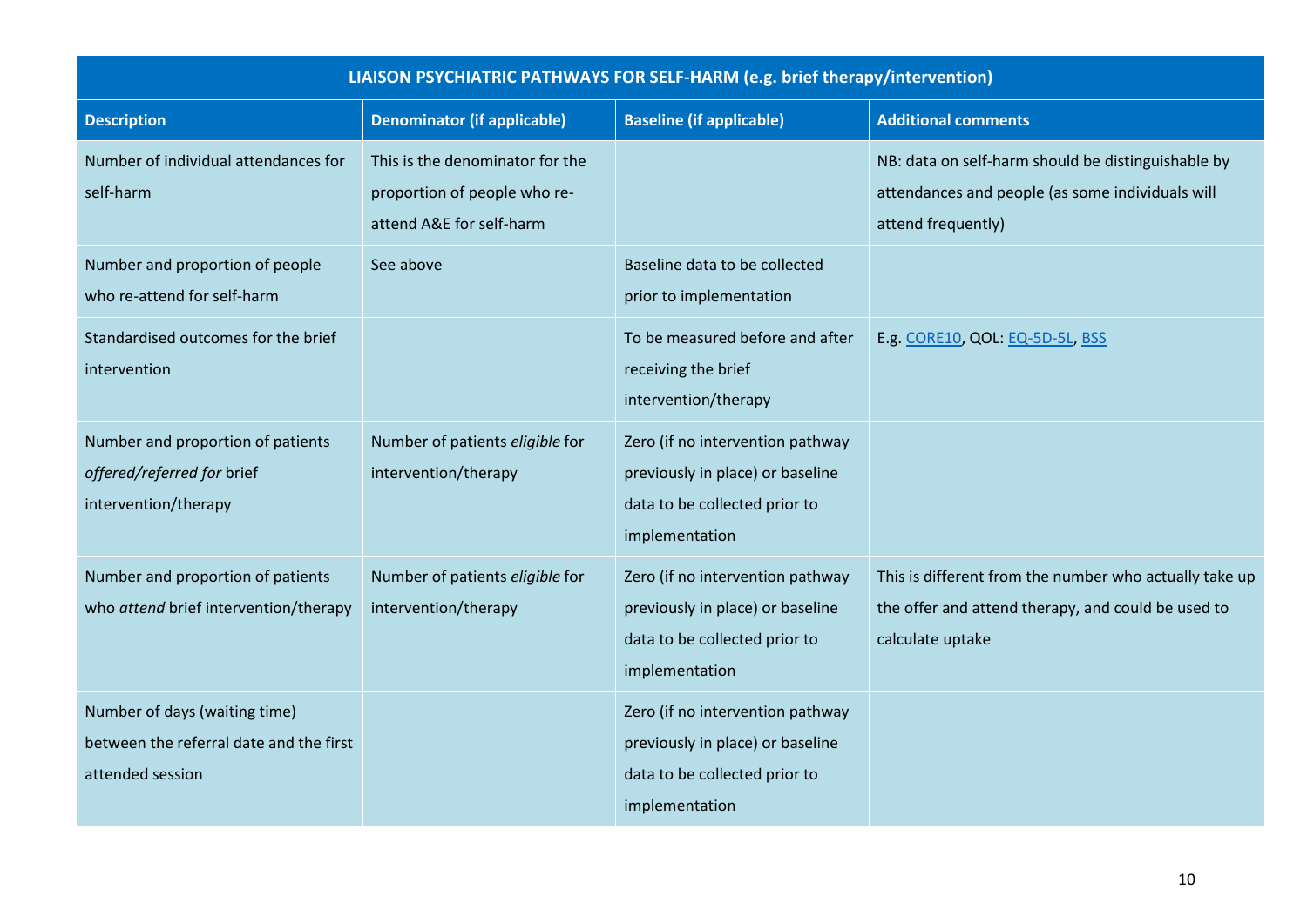| Number and proportion of patients<br>who engage with brief<br>intervention/therapy. | Number of patients eligible for<br>intervention/therapy                                                                  | Zero (if no pathway previously in<br>place) or baseline data to be<br>collected prior to implementation | It is useful to have a measure of engagement with the<br>brief intervention or therapy, as some patients are<br>likely to disengage. This will measure actual uptake.<br>You could measure the number of people who attend<br>the first session, the number of drop outs at each<br>point, and the number who complete all scheduled<br>sessions |
|-------------------------------------------------------------------------------------|--------------------------------------------------------------------------------------------------------------------------|---------------------------------------------------------------------------------------------------------|--------------------------------------------------------------------------------------------------------------------------------------------------------------------------------------------------------------------------------------------------------------------------------------------------------------------------------------------------|
| <b>Patient feedback</b>                                                             |                                                                                                                          | To be measured before and after<br>receiving the brief<br>intervention/therapy                          | Incorporate questions on well-being, perception of<br>mental health, level of suicidal ideation/intent.<br>Include co-created free-text questions for additional<br>patient experience/ acceptability data for brief<br>interventions/ psychosocial assessments. Reasons for<br>non-participation in brief interventions                         |
| <b>Staff feedback</b>                                                               |                                                                                                                          | To be measured before and after<br>delivering the brief<br>intervention/therapy                         | Incorporate questions on feasibility and acceptability                                                                                                                                                                                                                                                                                           |
| Number of patients signposted to<br>other support services after<br>intervention    |                                                                                                                          |                                                                                                         |                                                                                                                                                                                                                                                                                                                                                  |
| Number of patients with a<br>collaboratively developed risk<br>management plan      | Number of patients discharged<br>would provide the denominator<br>data for the proportion with a<br>risk management plan | Baseline data to be collected<br>prior to implementation                                                |                                                                                                                                                                                                                                                                                                                                                  |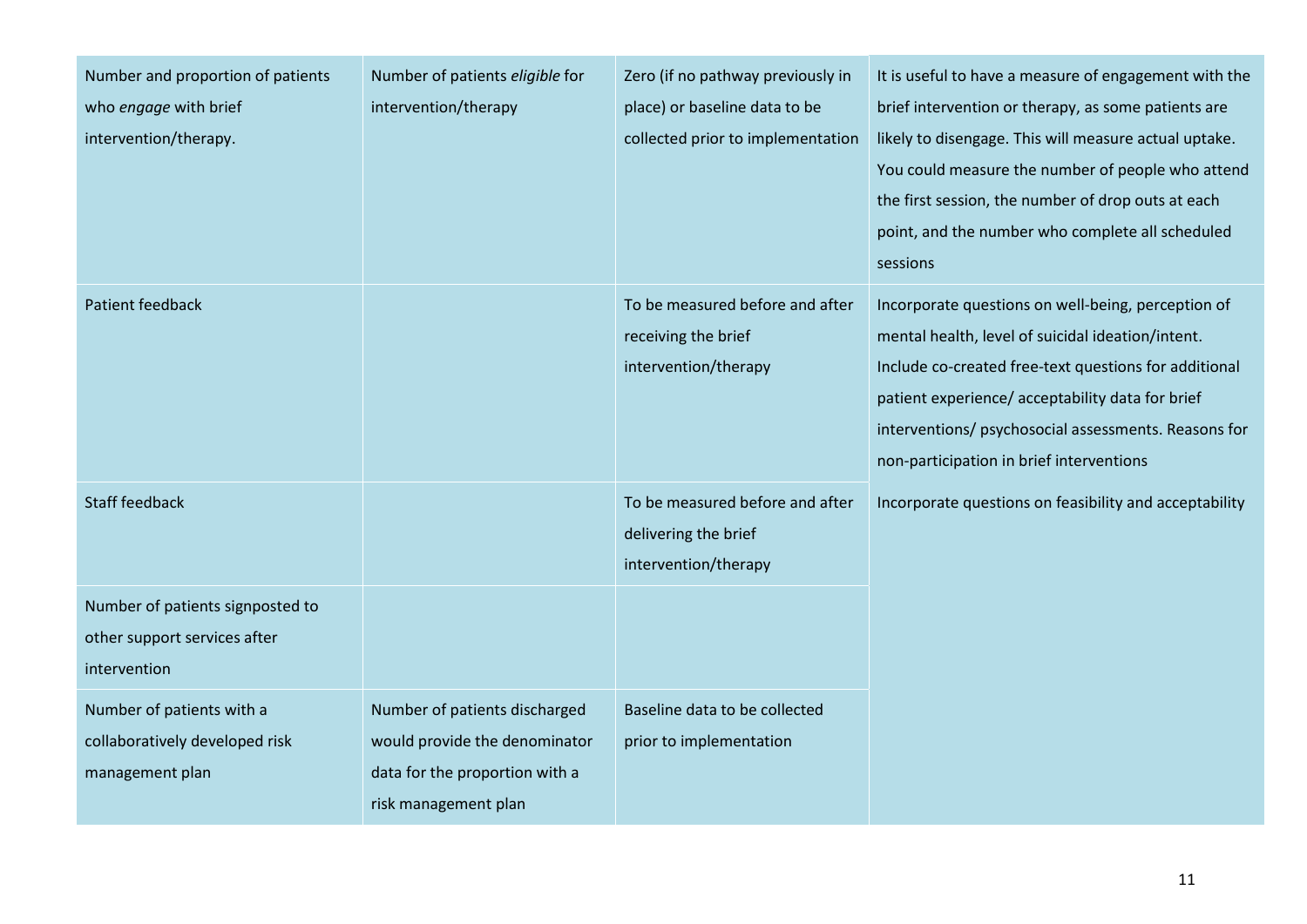| Number of patients receiving self-<br>harm support in line with views/ideas<br>of people with lived experience |  | Co-production is more likely to be cost-effective,<br>responsive and have high satisfaction and health<br>outcome rates from people using it:<br><b>Working Well Together</b><br>Paying particular attention to: the importance of<br>language and agreeing on preferred terminology             |
|----------------------------------------------------------------------------------------------------------------|--|--------------------------------------------------------------------------------------------------------------------------------------------------------------------------------------------------------------------------------------------------------------------------------------------------|
| Number of patients receiving self-<br>harm support in line with<br>national/local evidence                     |  | <b>NICE</b> guidance<br>Recommendations including: treating patients with<br>compassion, respect and dignity, psychosocial<br>assessments, individualised care plans, risk<br>management plans, and 3-12 sessions of psychological<br>therapy specifically designed for people who self-<br>harm |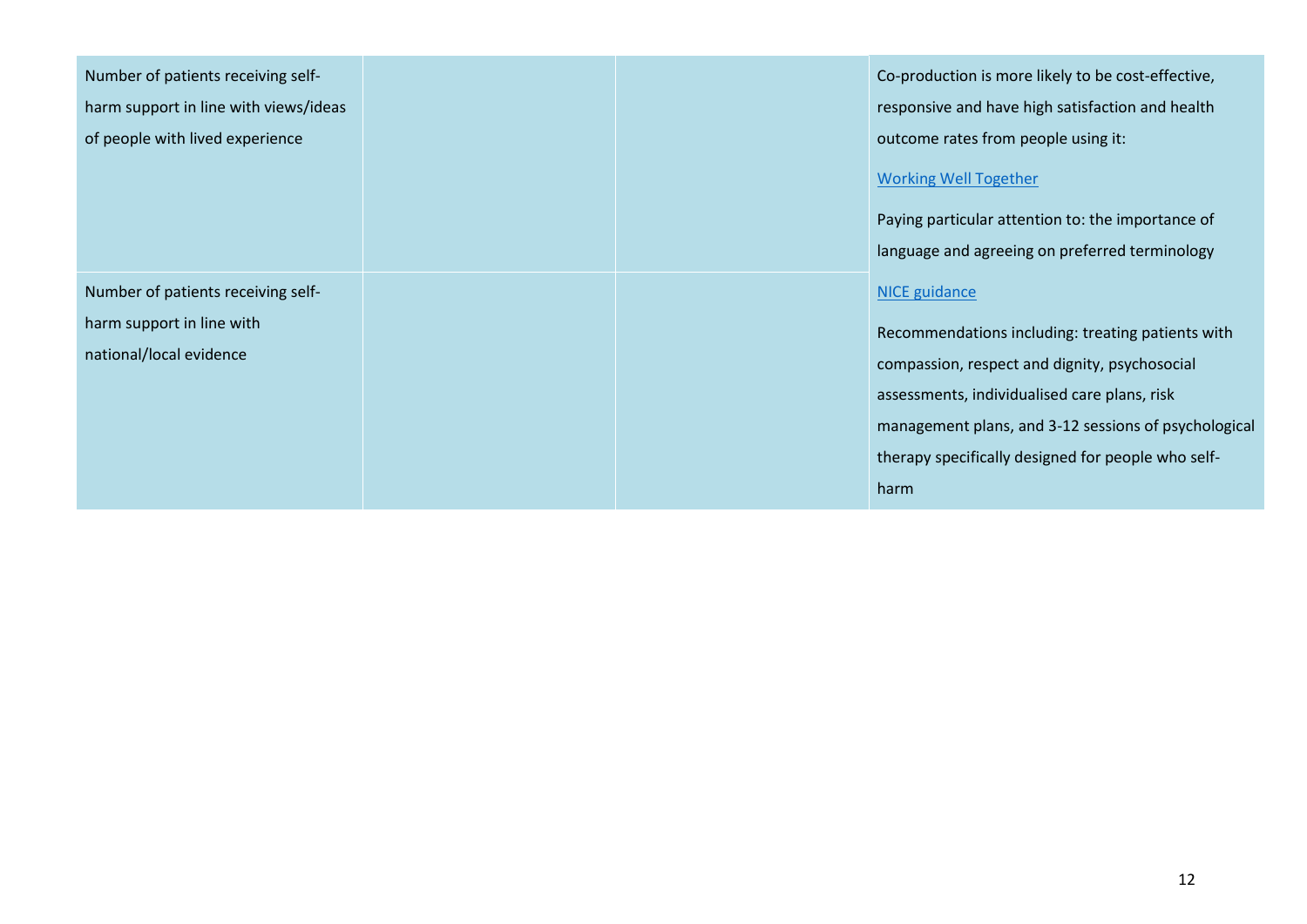| <b>CARE/MANAGEMENT/SAFETY PLANS ON DISCHARGE</b>                                                                                                                                                                   |                                                                                                                                             |                                                          |                                                                                                                                    |
|--------------------------------------------------------------------------------------------------------------------------------------------------------------------------------------------------------------------|---------------------------------------------------------------------------------------------------------------------------------------------|----------------------------------------------------------|------------------------------------------------------------------------------------------------------------------------------------|
| <b>Description</b>                                                                                                                                                                                                 | <b>Denominator (if applicable)</b>                                                                                                          | <b>Baseline (if applicable)</b>                          | <b>Additional comments</b>                                                                                                         |
| Number of comprehensive<br>care/management/safety plans based<br>on assessment of person/individual<br>risks                                                                                                       |                                                                                                                                             |                                                          | See Safety Plan Template (Stanley and Brown, 2008)                                                                                 |
| Number and proportion of staff that<br>have received training of risk<br>assessment (including how to assess,<br>formulate and manage risk) and<br>training on being comfortable asking<br>about suicidal thoughts | Number of staff responsible for<br>risk assessment and co-<br>production of safety plans                                                    |                                                          | May be helpful to include open text questions to<br>evaluate staff perspectives/ confidence in evaluating<br>risk and safety plans |
| Number and proportion of patients<br>with a safety plan in place at discharge                                                                                                                                      | Number of patients discharged<br>would provide the denominator<br>data for the proportion with a<br>safety plan                             | Baseline data to be collected<br>prior to implementation |                                                                                                                                    |
| Number and proportion of safety<br>plans that are collaboratively<br>developed, including with families and<br>carers, where appropriate                                                                           | Number of patients with a safety<br>plan would provide the<br>denominator data for the<br>proportion that were<br>collaboratively developed | Baseline data to be collected<br>prior to implementation | May be helpful to include patient evaluation of safety<br>plans, usefulness/acceptability/level of co-<br>production               |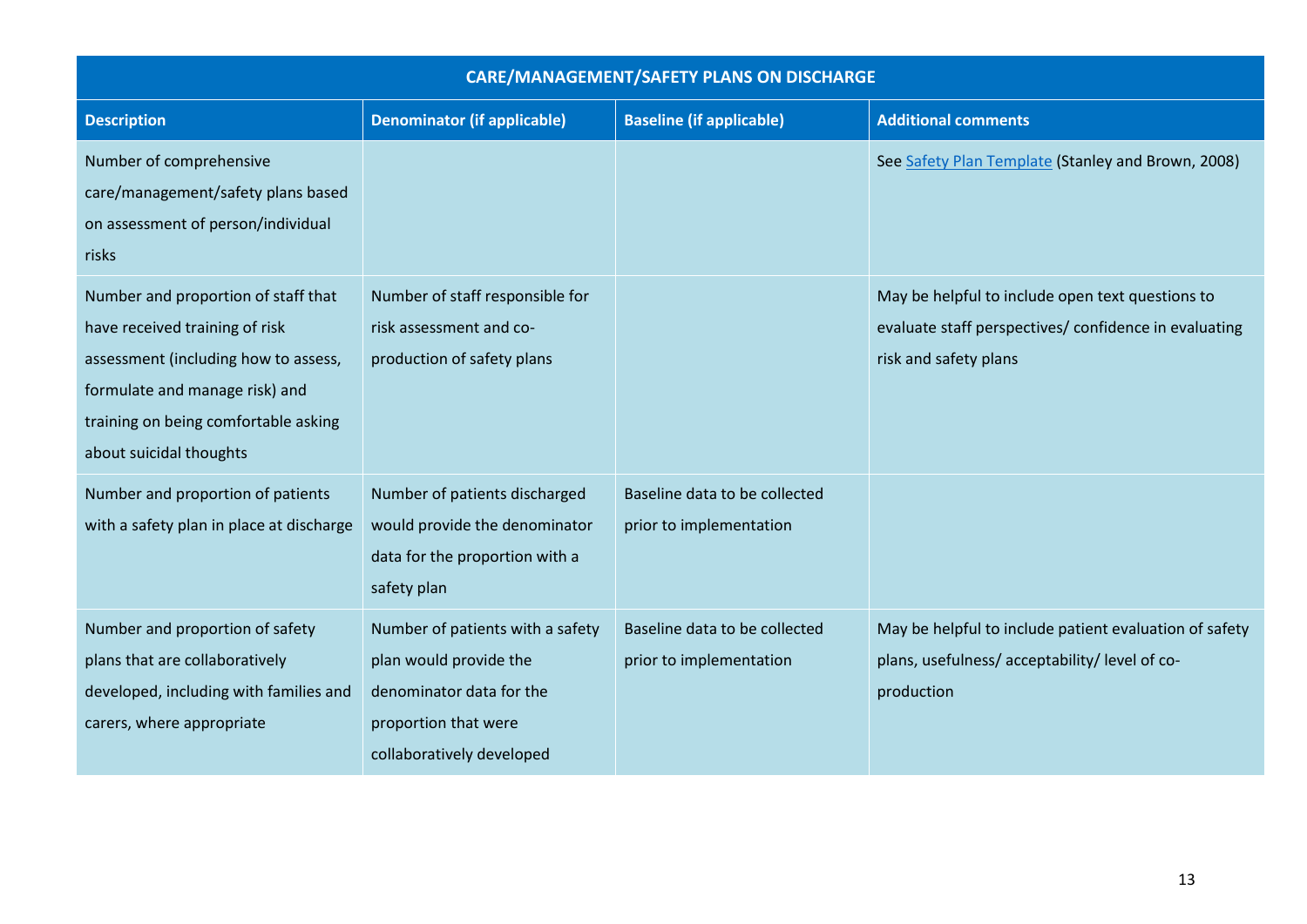| <b>PSYCHOSOCIAL ASSESSMENT</b>                                                                      |                                    |                                                                                |                                                                                                                                                                                                                       |  |
|-----------------------------------------------------------------------------------------------------|------------------------------------|--------------------------------------------------------------------------------|-----------------------------------------------------------------------------------------------------------------------------------------------------------------------------------------------------------------------|--|
| <b>Description</b>                                                                                  | <b>Denominator (if applicable)</b> | <b>Baseline (if applicable)</b>                                                | <b>Additional comments</b>                                                                                                                                                                                            |  |
| The number of patients receiving a<br>psychosocial assessment in line with<br>NICE quality measures |                                    |                                                                                | Including; a person's needs, social situation,<br>psychological state, and reasons for harming<br>themselves, feelings of hopelessness, depression or<br>other mental health problems, and any thoughts of<br>suicide |  |
| Feedback from those receiving<br>assessment                                                         |                                    | Collected before and after<br>implementation                                   | Incorporate questions that measure well-being, level<br>of suicidal ideation. Could use a follow-up text, email,<br>or brief feedback sheet                                                                           |  |
| <b>Staff feedback</b>                                                                               |                                    | To be measured before and after<br>carrying out the psychosocial<br>assessment | Incorporate questions on confidence, feasibility and<br>acceptability                                                                                                                                                 |  |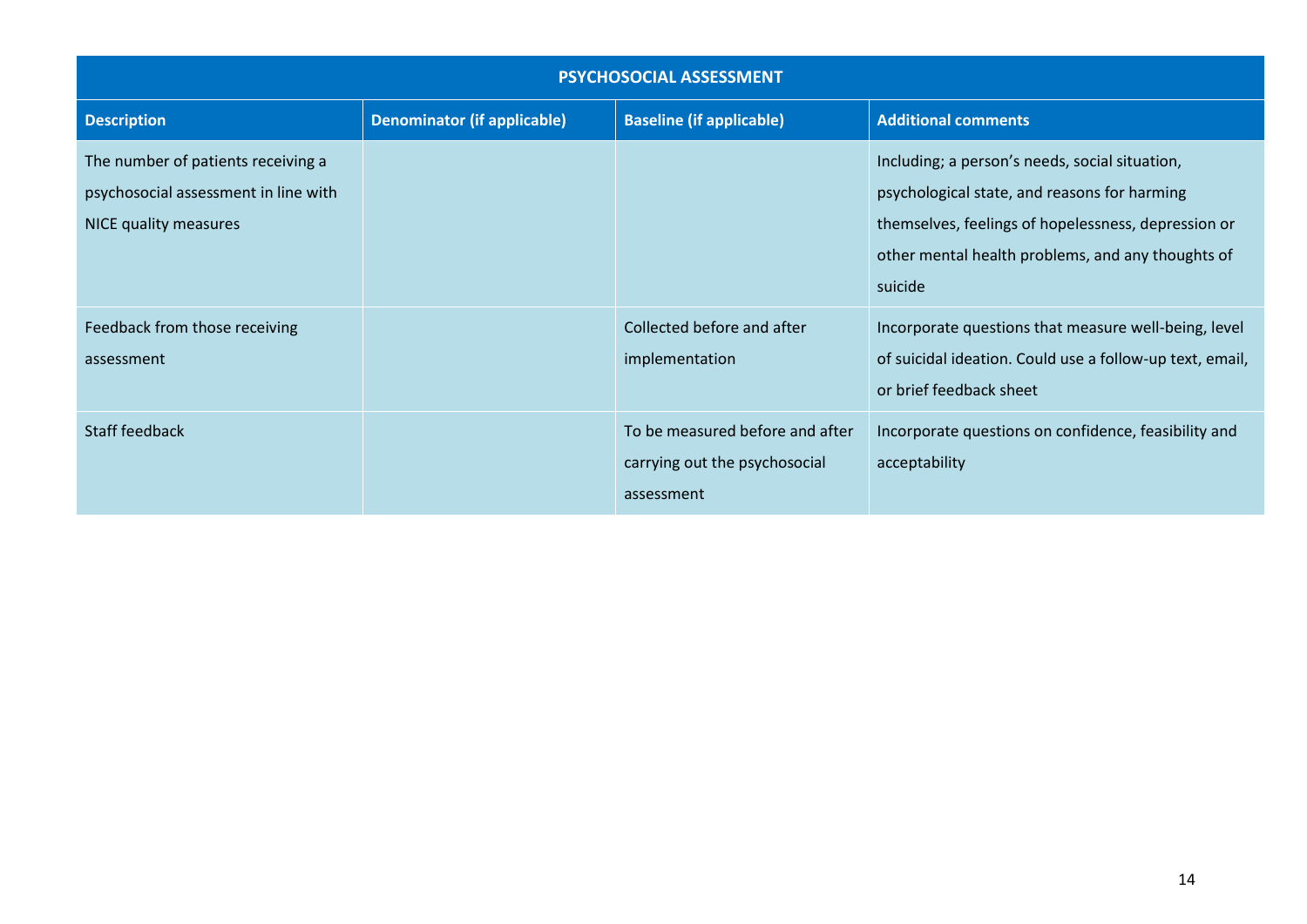| <b>SELF-HARM AWARENESS AND PREVENTION TRAINING</b>              |                                                                                                                                                                                                                 |                                                                                                                             |                                                                                                                                                                                                                                                                                                   |
|-----------------------------------------------------------------|-----------------------------------------------------------------------------------------------------------------------------------------------------------------------------------------------------------------|-----------------------------------------------------------------------------------------------------------------------------|---------------------------------------------------------------------------------------------------------------------------------------------------------------------------------------------------------------------------------------------------------------------------------------------------|
| <b>Description</b>                                              | <b>Denominator (if applicable)</b>                                                                                                                                                                              | <b>Baseline (if applicable)</b>                                                                                             | <b>Additional comments</b>                                                                                                                                                                                                                                                                        |
| Number of staff attending training<br>sessions                  |                                                                                                                                                                                                                 |                                                                                                                             | This could be community facing staff, staff in primary<br>or secondary care (including non-clinical staff),<br>professionals working with young people (including<br>schools/colleges), and the voluntary sector                                                                                  |
| Assessment of delegate type                                     |                                                                                                                                                                                                                 |                                                                                                                             | E.g. professional, charity sector, private individual,<br>business                                                                                                                                                                                                                                |
| Number and proportion of staff<br>trained in suicide prevention | Number of staff eligible for suicide<br>prevention training (e.g. might be<br>certain grades, or all members of<br>certain teams) would provide the<br>denominator data for the<br>proportion who were trained. | Baseline data to be collected<br>prior to implementation                                                                    | Could be broken down by profession type, if applicable                                                                                                                                                                                                                                            |
| Feedback questionnaires/evaluation<br>forms                     |                                                                                                                                                                                                                 | To be used (i) pre-implementation<br>of the training, (ii) immediately<br>post-training, and (iii) 3-month<br>post-training | Incorporate questions on knowledge and awareness<br>of mental health and suicide/self-harm including<br>prevention measures (e.g. Trust interventions),<br>confidence asking questions about suicide/self-harm<br>and responding in a helpful way, the impact the<br>training has had in practice |
| Patient experience evaluation                                   |                                                                                                                                                                                                                 | To be measured pre and post-<br>implementation of training;<br>immediately and 1-3 months post                              | Incorporate questions on: feeling understood, listened<br>to, respected, level of compassion, and empathy                                                                                                                                                                                         |